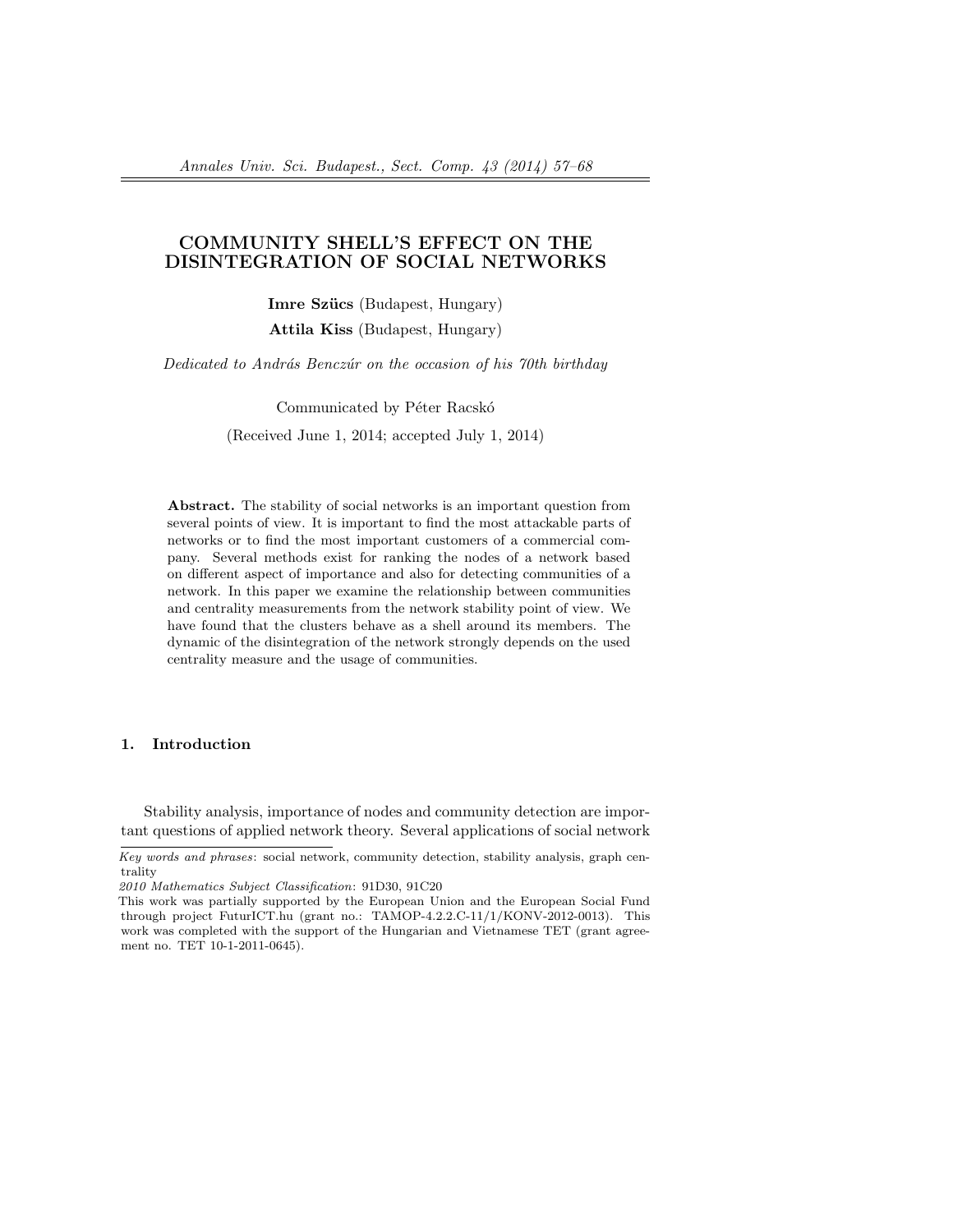analysis use these concepts, like recommendation systems, churn models, upand cross-sell models, where it is important to know what is the most likely to happen with the network in case an element of the network disappears. Beside commercial applications the network security and economics domain is also mentionable field where the research of network stability is in the focus of interest.

Many studies focus on the examination of social networks as complex dynamical systems [1]. In [2] the differences between social and web graphs were examined and showed its effect on the determination of the importance of nodes. The result of [3] confirmed the power-law, small-world, and scale-free properties of on-line social networks and discussed the implications of the structural properties for the design of social network based systems. In [4] the micro-level network properties were studied and the centrality measures were suggested for using as indicators for impact analysis.

### 2. Data and methodology

For analyzing the disintegration dynamic of networks 3 different datasets and 2 vertex ranking methods were used. To measure the effect the number of communities were used based on the walktrap community detection method.

#### 2.1. Datasets

#### 2.1.1. Amazon product co-purchasing network

The Amazon product co-purchasing network was collected by crawling Amazon website. In case a product i is frequently co-purchased with product j, the graph contains an undirected edge from i to j [5].

Table 1 contains the main statistics of the AMAZON PRODUCT CO-PURCHASING network.

#### 2.1.2. Condense Matter collaboration network

The Condense Matter collaboration network covers scientific collaborations between authors of papers submitted to Condense Matter category. In case an author i co-authored a paper with author j, the graph contains a undirected edge from i to j. The data covers papers in the period from January 1993 to April 2003 (124 months) [6].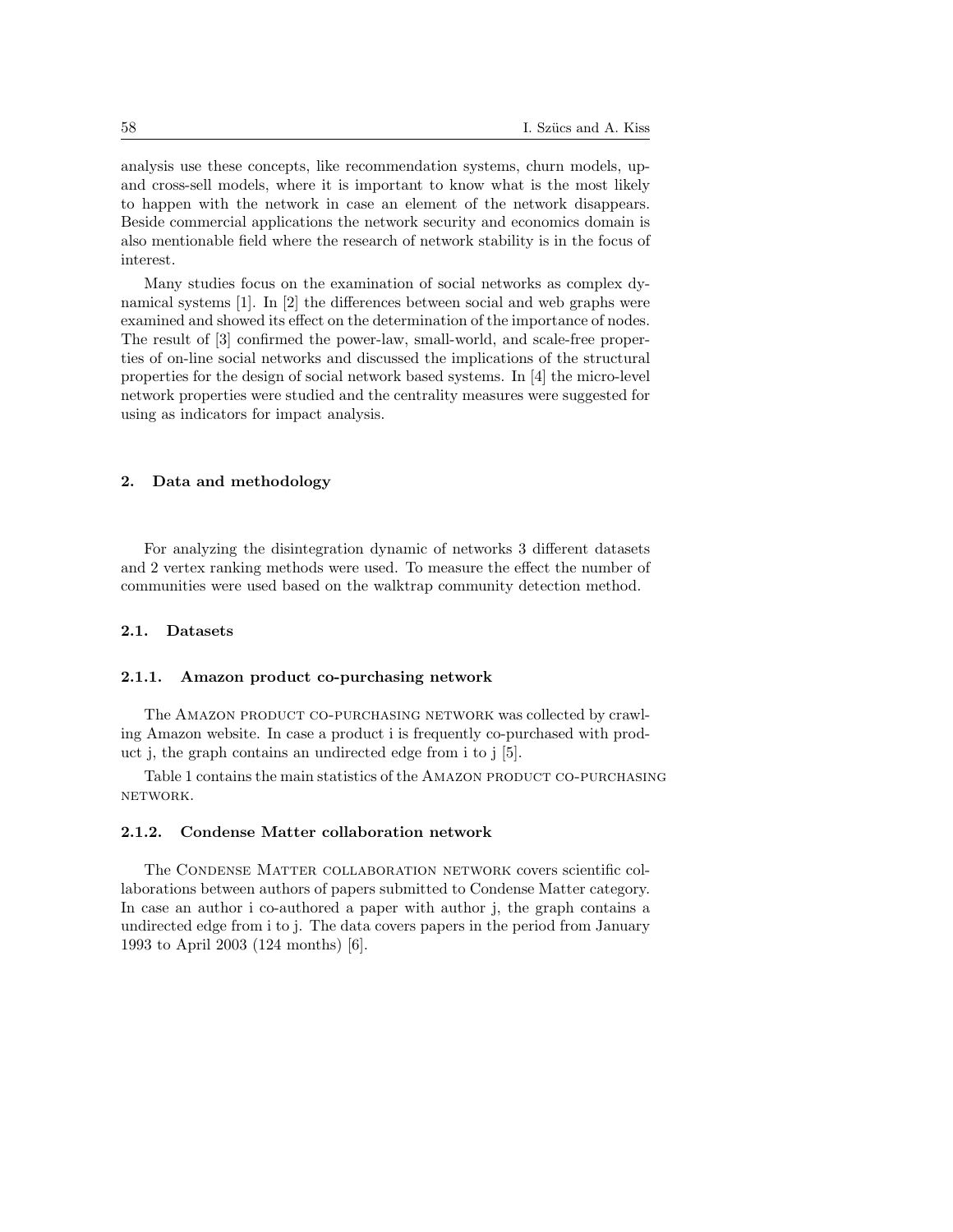| <b>Nodes</b>                     | 334863  |
|----------------------------------|---------|
| Edges                            | 925872  |
| Nodes in largest WCC             | 334863  |
| Edges in largest WCC             | 925872  |
| Nodes in largest SCC             | 334863  |
| Edges in largest SCC             | 925872  |
| Average clustering coefficient   | 0.3967  |
| Number of triangles              | 667129  |
| Fraction of closed triangles     | 0.07925 |
| Diameter (longest shortest path) | 44      |
| 90-percentile effective diameter | 15      |

Table 1. Statistics of dataset: AMAZON PRODUCT CO-PURCHASING NETWORK

Table 2 contains the main statistics of the CONDENSE MATTER COLLABO-RATION NETWORK.

| <b>Nodes</b>                     | 23133  |
|----------------------------------|--------|
| Edges                            | 93497  |
| Nodes in largest WCC             | 21363  |
| Edges in largest WCC             | 91342  |
| Nodes in largest SCC             | 21363  |
| Edges in largest SCC             | 91342  |
| Average clustering coefficient   | 0.6334 |
| Number of triangles              | 173361 |
| Fraction of closed triangles     | 0.107  |
| Diameter (longest shortest path) | 14     |
| 90-percentile effective diameter | 6.5    |

Table 2. Statistics of dataset: CONDENSE MATTER COLLABORATION NETwork

## 2.1.3. High-energy physics citation network

The HIGH-ENERGY PHYSICS CITATION NETWORK covers all the citations within a dataset of 34,546 papers with 421,578 edges. If a paper i cites paper j, the graph contains a directed edge from i to j. The data covers papers in the period from January 1993 to April 2003 (124 months) [7], [8].

Table 3 contains the main statistics of the High-energy physics citation network.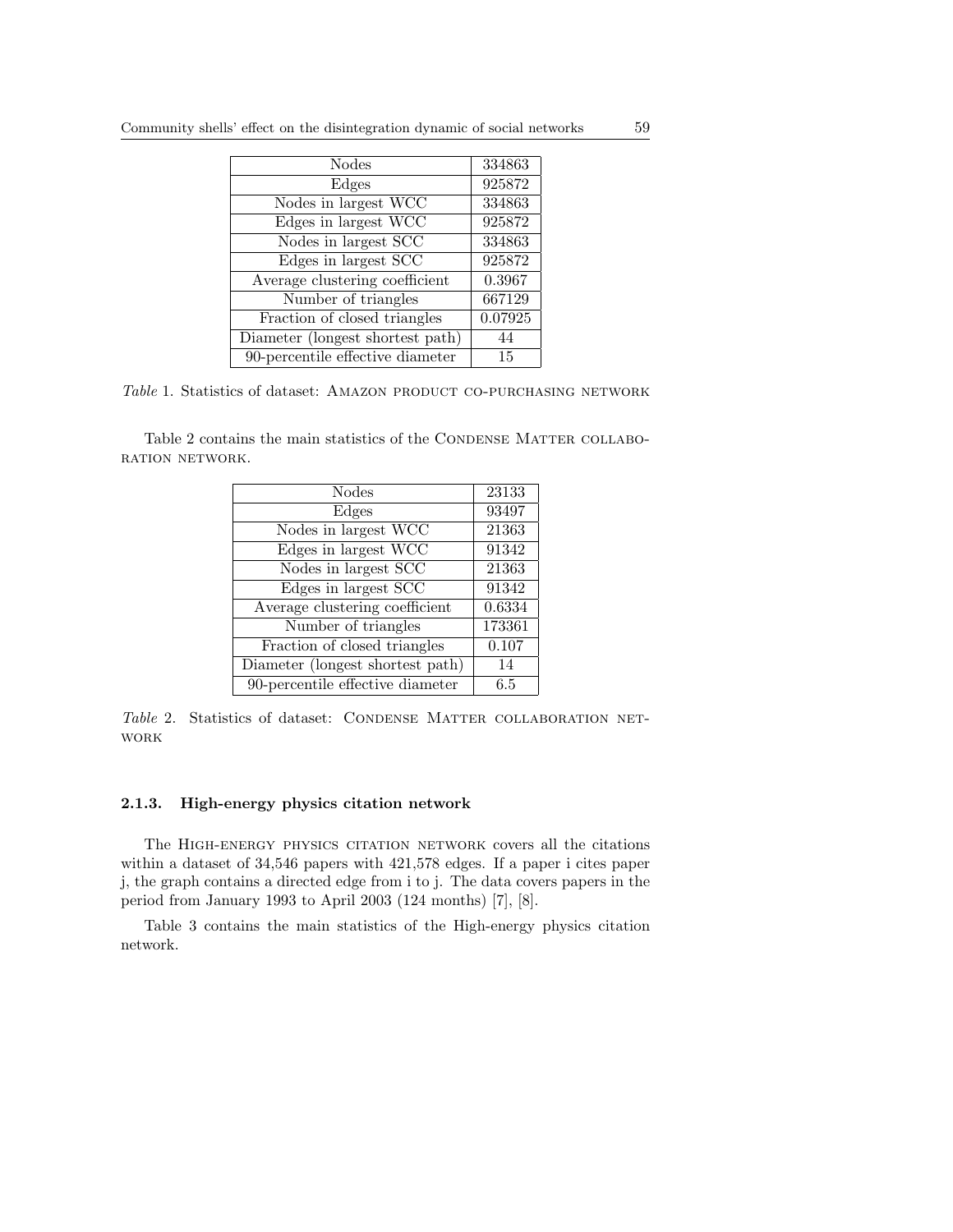| <b>Nodes</b>                             | 34546   |
|------------------------------------------|---------|
| Edges                                    | 421578  |
| Nodes in largest $\overline{\text{WCC}}$ | 34401   |
| Edges in largest $\overline{WCC}$        | 421485  |
| Nodes in largest SCC                     | 12711   |
| Edges in largest SCC                     | 139981  |
| Average clustering coefficient           | 0.2848  |
| Number of triangles                      | 1276868 |
| Fraction of closed triangles             | 0.05377 |
| Diameter (longest shortest path)         | 12      |
| 90-percentile effective diameter         | 5       |

Table 3. Statistics of dataset: High-energy physics citation network

### 2.2. Methodology

### 2.2.1. Community detection

For examining the actual number of communities the Igraph [9] implementation of the Walktrap algorithm [10] was used. The idea behind the algorithm, is that is more likely to stay inside a community than to move outside from it when walking over the nodes. To map the network short  $(3-4-5 \text{ step})$  random walks are used.

#### 2.2.2. Centrality measure

For centrality measure the Igraph [9] implementation of degree (both inand out-degree) and Pagerank algorithm were used. The degree of a vertex is its most basic structural property, the number of its adjacent edges. The Pagerank algorithm is described in details in [11].

#### 2.2.3. Measure of disintegration

The main goal was to examine the dynamic of the disintegration, when iteratively eliminating nodes from the network, based on different strategies. In each strategy 100 iterations were executed and the 10 most important nodes were removed in each iteration, while the structure of the graph was characterized by the actual number communities.

In one hand three ranking methodologies were used in our research. As a benchmark strategy a random elimination was used firstly when 10 nodes were removed randomly in each iteration. Then a degree based strategy was used, where the 10 nodes with the highest degree were removed during the iterations.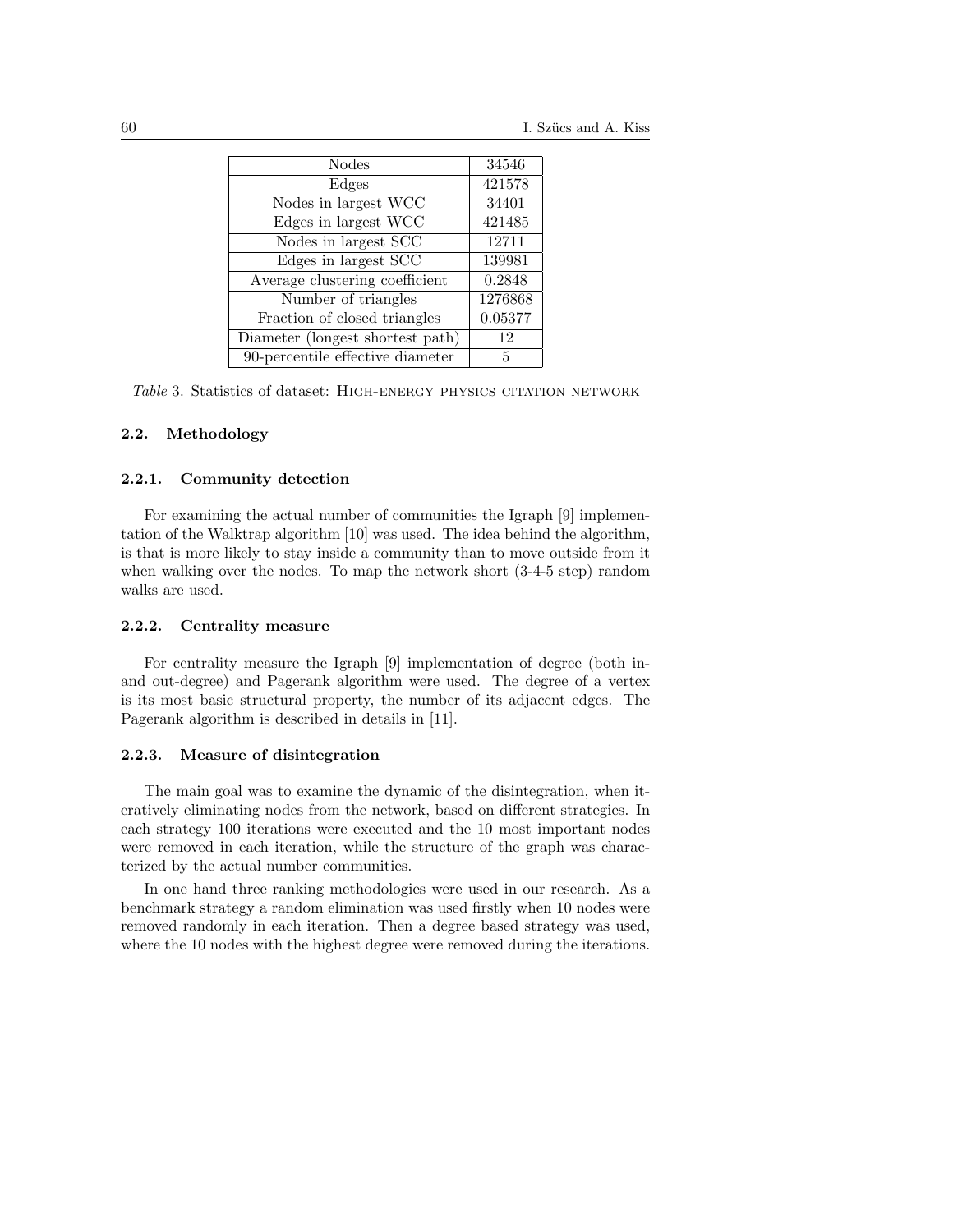In the Pagerank based strategy the nodes to remove were selected based on the Pagerank values of the nodes.

On the other hand three structural strategies were used as well, where the set of nodes used in the calculations were defined differently. In the Graph-LEVEL strategy the importances of the nodes were calculated from the whole graph. In case of CLUSTER-BASED-GRAPH-LEVEL strategy the calculation of the importances of the nodes was limited to the largest community's members from the initial community detection. Here we examined how the information from the largest community can effect the disintegration dynamic of the whole network. In the CLUSTER-LEVEL strategy the whole process was limited to the largest community of the network based on the initial community detection. In this case we were interested only in the behavior of the cluster.

#### 3. Experiments

#### 3.1. Amazon product co-purchasing network

Figure 1 shows the number of communities in the network as a function of the elimination step. The initial community number is 14905 based on Walktrap community detection method. In case of random elimination strategy the number of communities do not increase in elimination time, while in case of the degree- and Pagerank-based elimination strategy a linearly increasing community number can be observed. This linear effect is a bit stronger in case of Pagerank-based elimination, where the slope of the fitted linear is 17.378, while 16.581 in case of degree-based elimination.



Figure 1. Graph-level elimination in AMAZON PRODUCT CO-PURCHASING NETwork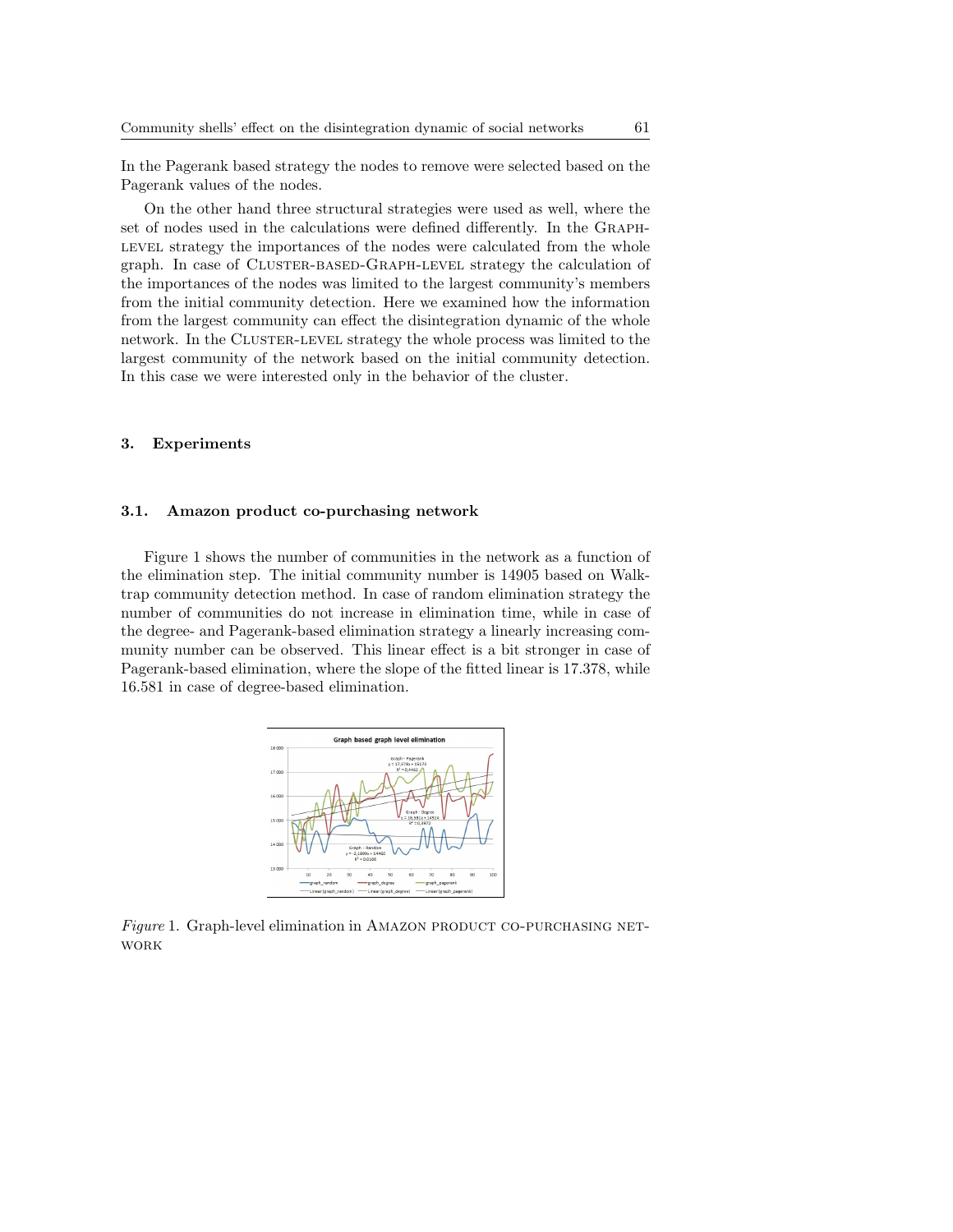Figure 2 shows the effect of cluster based elimination strategies. Neither Pagerank-based nor degree-based elimination has effect on increasing the community number of the graph during the 100 iterations, even the 10 most important nodes were removed in each iteration step. The fitted linear function has -0.9844 slope in case of Pagerank-based elimination and -7.5856 in case of degree-based elimination. During the examination the community based information does not effect the graph structure, which implies a shell-like behavior of the community where the information from the community's inside cannot reach the other parts of the graph.



Figure 2. Cluster-based Graph-level elimination in AMAZON PRODUCT COpurchasing network

In case of cluster-based cluster-level elimination strategy the dynamic of disintegration is similar to the graph-based graph-level strategy's dynamic based on Figure 3. Both degree- and Pagerank-based elimination has a linear effect on disintegration of the cluster. The fitted linear has a slope 23.441 in case of Pagerank-based elimination, while 20.877 in case of degree-based elimination.



Figure 3. Cluster-level elimination in AMAZON PRODUCT CO-PURCHASING network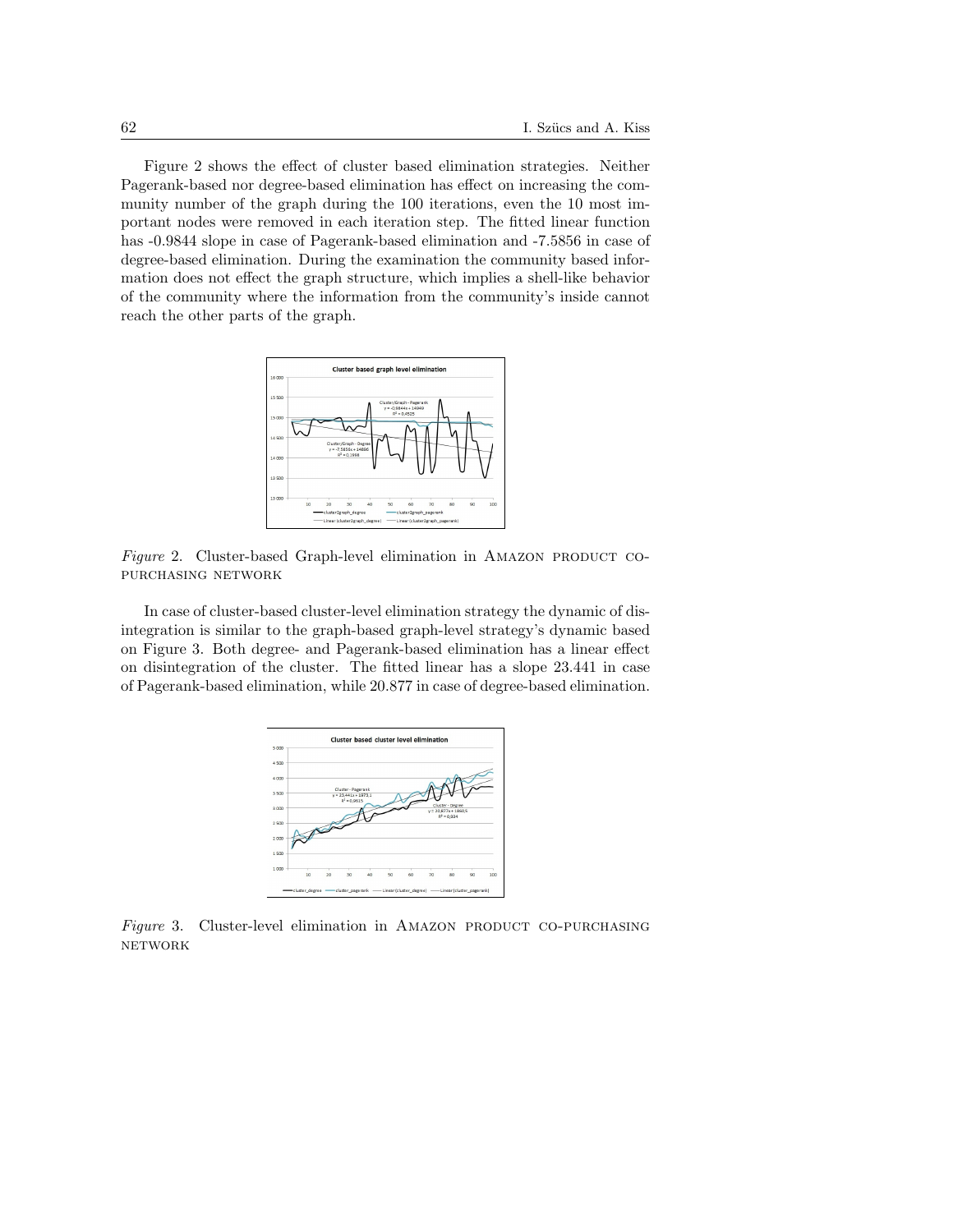| Method                                | Ranking  | <b>Slope</b>         |
|---------------------------------------|----------|----------------------|
| Graph level                           | Pagerank | 17,3775              |
| Graph level                           | Degree   | 16,5812              |
| Graph level                           | Random   | $-2,1899$            |
| Cluster-based Graph-level elimination | Pagerank | $-0.9844$            |
| Cluster-based Graph-level elimination | Degree   | $-7.5856$            |
| Cluster level                         | Pagerank | 23, 4414             |
| Cluster level                         | Degree   | $\overline{20,8766}$ |

Table 4 shows the slope of the fitted linear on community number as a function of elimination time.

Table 4. Slope of community number - elimination time function in case of different strategies: AMAZON PRODUCT CO-PURCHASING NETWORK

#### 3.2. Condense Matter collaboration network

The initial community number is 2514 based on Walktrap community detection method. Figure 4 shows that in case of random elimination strategy the number of communities does not increase in elimination time, while in case of the degree- and Pagerank-based elimination strategy a linearly increasing community number can be observed. This linear effect is stronger in case of Pagerank-based elimination, where the slope of the fitted linear is 8.3908, while 2.4908 in case of degree-based elimination.



Figure 4. Graph-level elimination in CONDENSE MATTER COLLABORATION network

Figure 5 shows the effect of cluster based elimination strategies. Neither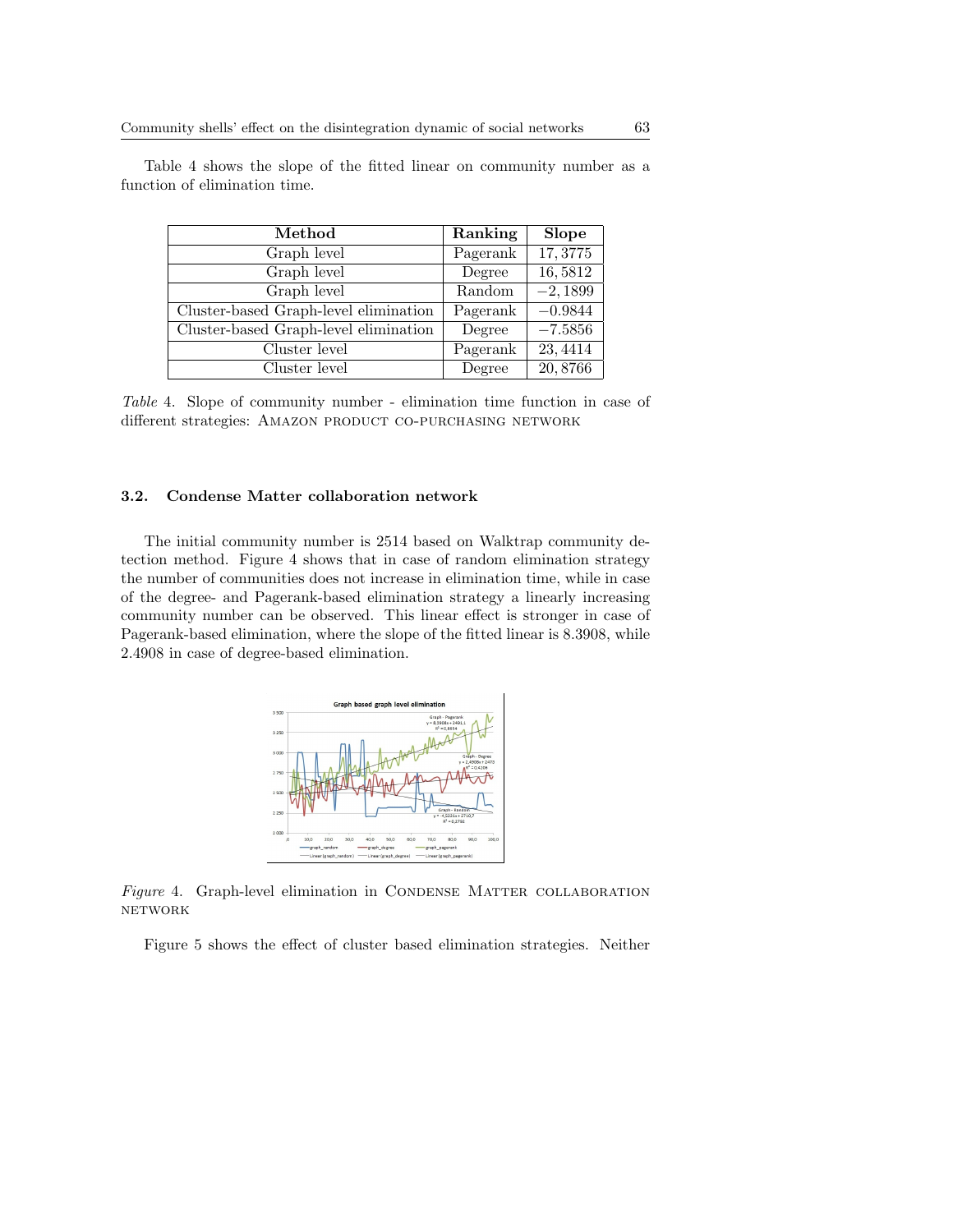Pagerank-based nor degree-based elimination has effect on increasing the community number of the graph. The fitted linear function has 0.5944 slope in case of Pagerank-based elimination and 2.2707 in case of degree-based elimination. It can be also stated, that the community based information does not effect the graph structure, which also implies shell-like behavior of the community.



Figure 5. Cluster-based Graph-level elimination in CONDENSE MATTER COLlaboration network

The cluster-based cluster-level elimination strategy's dynamic of disintegration can be seen on Figure 6. Both degree- and Pagerank-based elimination has a linear effect on disintegration of the cluster. The fitted linear has a slope 0.2908 in case of Pagerank-based elimination, while 0.0803 in case of degreebased elimination.



Figure 6. Cluster-level elimination in CONDENSE MATTER COLLABORATION network

Table 5 shows the slope of the fitted linear on community number as a function of elimination time.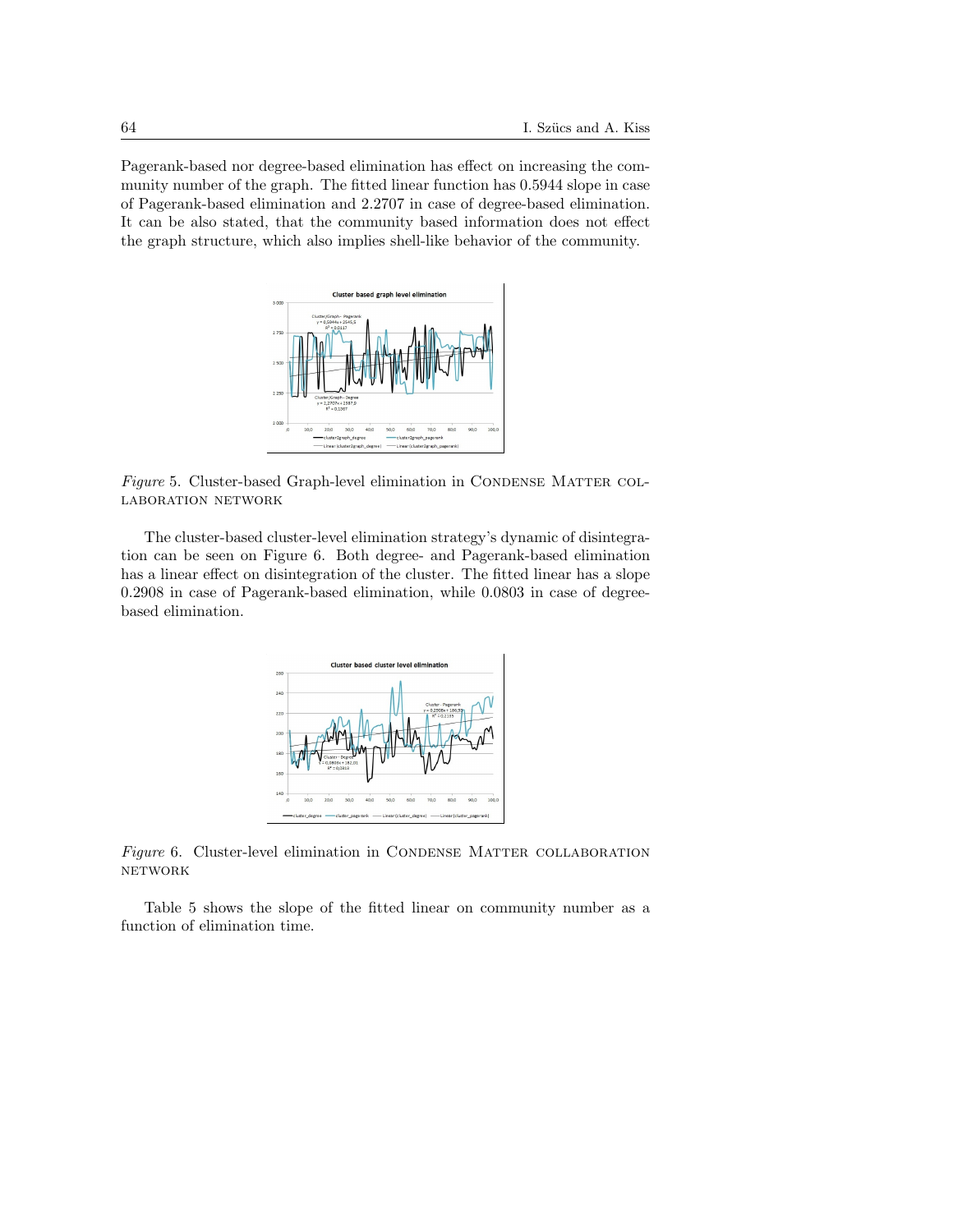| Method                                | Ranking  | <b>Slope</b> |
|---------------------------------------|----------|--------------|
| Graph level                           | Pagerank | 8,3908       |
| Graph level                           | Degree   | 2,4908       |
| Graph level                           | Random   | $-4,5221$    |
| Cluster-based Graph-level elimination | Pagerank | 0,5944       |
| Cluster-based Graph-level elimination | Degree   | 2,2707       |
| Cluster level                         | Pagerank | 0,2908       |
| Cluster level                         | Degree   | 0,0803       |

Community shells' effect on the disintegration dynamic of social networks 65

Table 5. Slope of community number - elimination time function in case of different strategies: CONDENSE MATTER COLLABORATION NETWORK

#### 3.3. High-energy physics citation network

The initial community number is 710 based on Walktrap community detection method. Figure 7 shows that Pagerank- and degree-based elimination strategy has got a much larger linear effect on community number in elimination time than in case of random elimination strategy. The slope of the fitted linear is 3.5994 in case of Pagerank-based, while 2.2963 in case of degree-based elimination.



Figure 7. Graph-level elimination in HIGH-ENERGY PHYSICS CITATION NETwork

Figure 8 shows the effect of cluster based elimination strategies. Neither Pagerank-based nor degree-based elimination has strong effect on increasing the community number of the graph. The fitted linear function has a 0.9177 slope in case of Pagerank-based elimination and 0.6635 in case of degree-based elimination. The shell-like behavior of the largest community can be obtained in this example as well.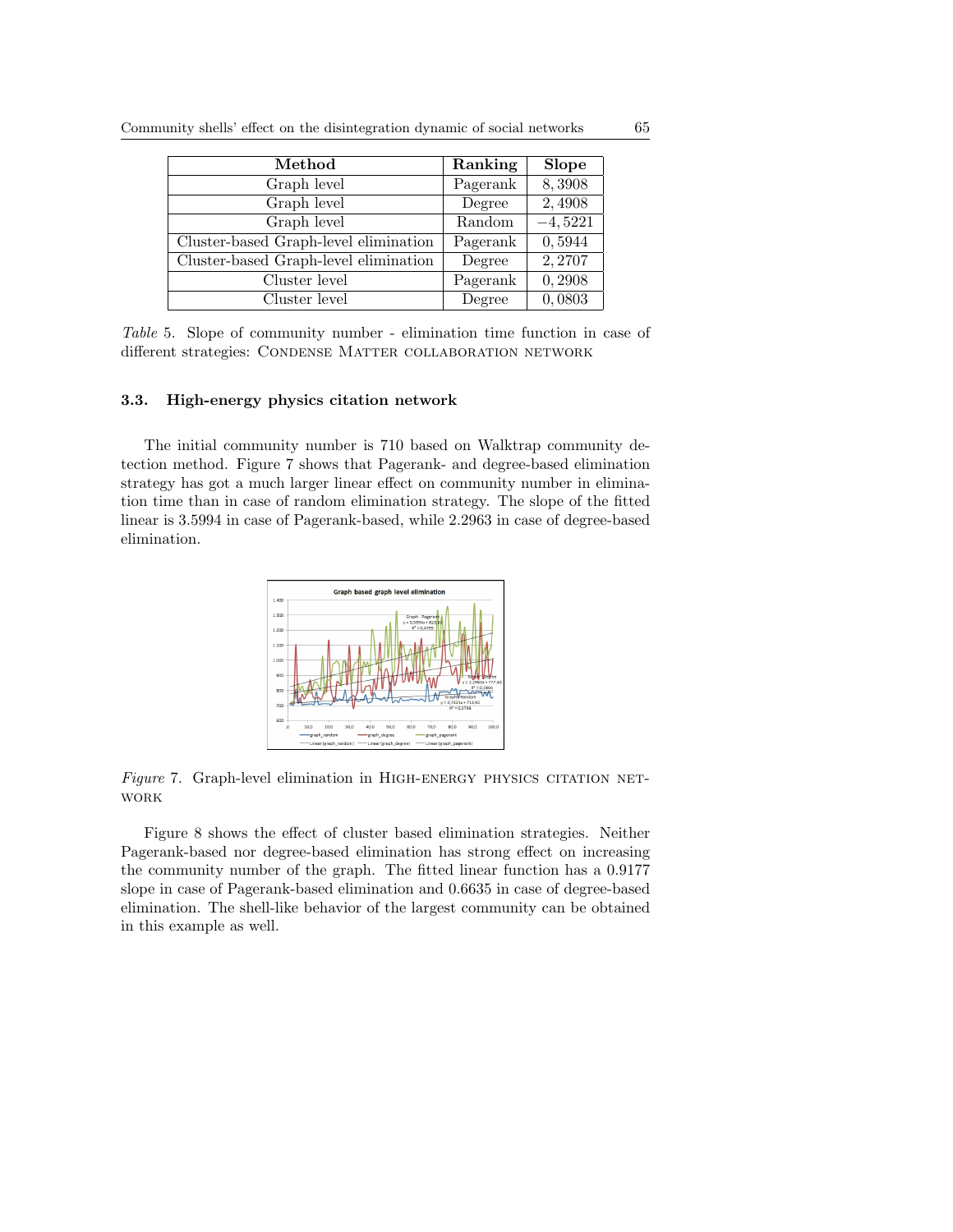

Figure 8. Cluster-based Graph-level elimination in High-energy physics citation network

In case of cluster-based cluster-level elimination strategy the dynamic of disintegration is similar to the graph-based graph-level strategy's dynamic based on Figure 9. Both degree- and Pagerank-based elimination have a linear effect on disintegration of the cluster. The fitted linear has a slope 1.9531 in case of Pagerank-based elimination, while 1.8104 in case of degree-based elimination.



Figure 9. Cluster-level elimination in HIGH-ENERGY PHYSICS CITATION NETwork

Table 6 shows the slope of the fitted linear on community number as a function of elimination time.

### 4. Summary and future plans

In this paper we have used 3 different social networks for analyzing the dynamical effect of node removal. We have shown that the disintegration of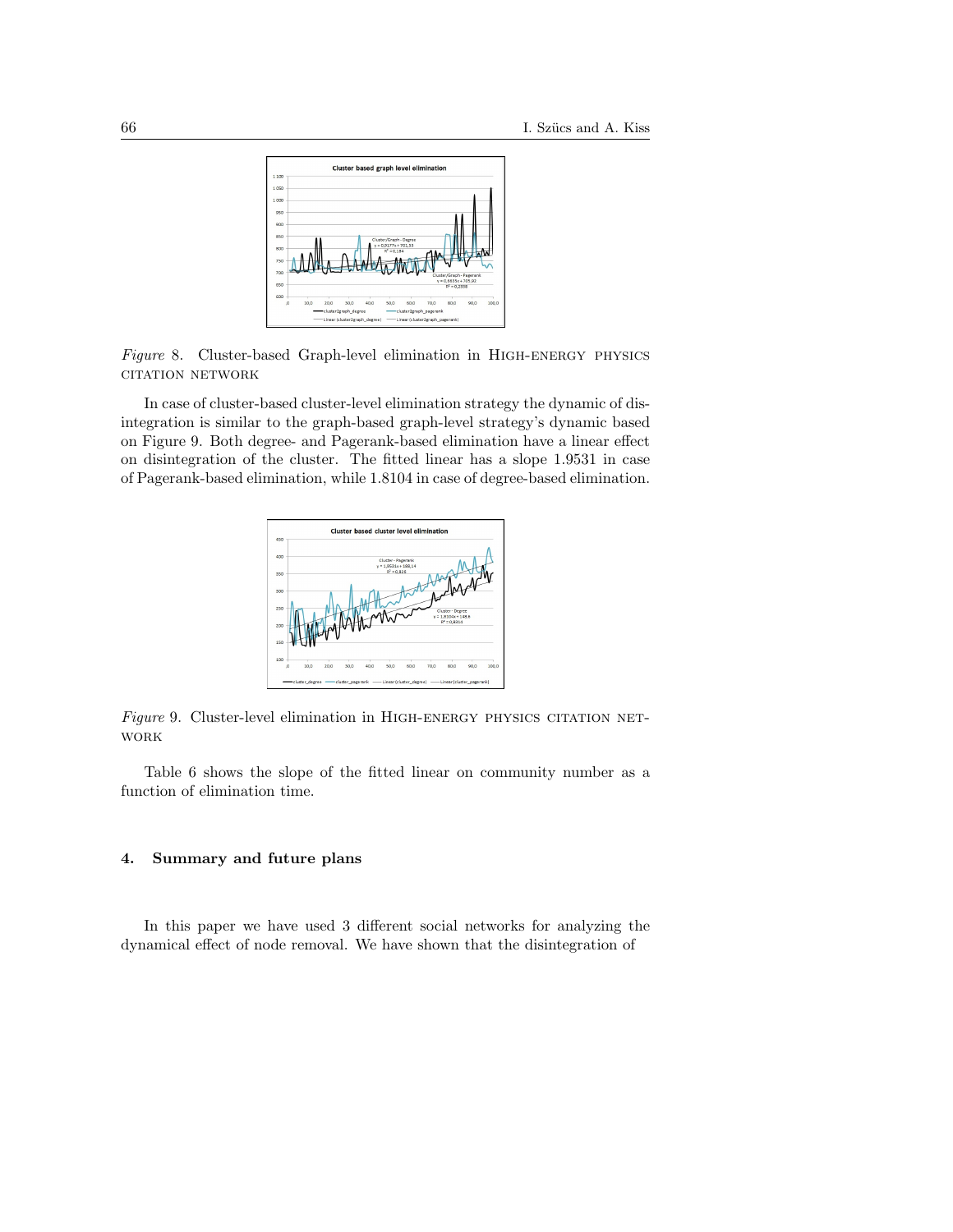| Method                                | Ranking  | Slope  |
|---------------------------------------|----------|--------|
| Graph level                           | Pagerank | 3,5995 |
| Graph level                           | Degree   | 2,2963 |
| Graph level                           | Random   | 0,7321 |
| Cluster-based Graph-level elimination | Pagerank | 0,6635 |
| Cluster-based Graph-level elimination | Degree   | 0,9177 |
| Cluster level                         | Pagerank | 0,6635 |
| Cluster level                         | Degree   | 0,9177 |

Table 6. Slope of community number - elimination time function in case of different strategies: HIGH-ENERGY PHYSICS CITATION NETWORK

the network depends on the vertex-ranking method used. For this purpose we have used random selection, degree- and Pagerank-based selection methods. To examine the role of communities in the network the walktrap community detection method was used. We have found that communities have a shell-like behavior, and it is relevant to take into account the community membership information due to its effect on disintegration dynamic during node removals. From our results it can be seen, that the effect of the node removal is different in case of different networks. One goal is to find those characteristics of the networks which are related to the choice of the proper node-ranking from disintegration point of view. Our long-term plan is to examine the role of communities in node removal strategies which can lead to the fastest disintegration of the network.

#### References

- [1] Albertand, R., and A.L. Barabasi, Statistical mechanics of complex networks, Reviews of Modern Physics, 74 (2002), 47-97.
- [2] Boldi, P., M. Rosa, and S. Vigna, Robustness of social and web graphs to node removal, Social Network Analysis and Mining, 3 (4) (2013), 829- 842.
- [3] Mislove, A., M. Marcon, K.P. Gummadi, P. Druschel, P. and E. Bhattacharjee, Measurement and analysis of online social networks, Proc. 5th ACM/USENIX Internet Measurement Conference IMC07, 2007.
- [4] **Yan, E. and Y. Ding,** Applying centrality measures to impact analysis: A coauthorship network analysis, J. Am. Soc. Inf. Sci., 60 (2009), 2107- 2118. doi: 10.1002/asi.21128